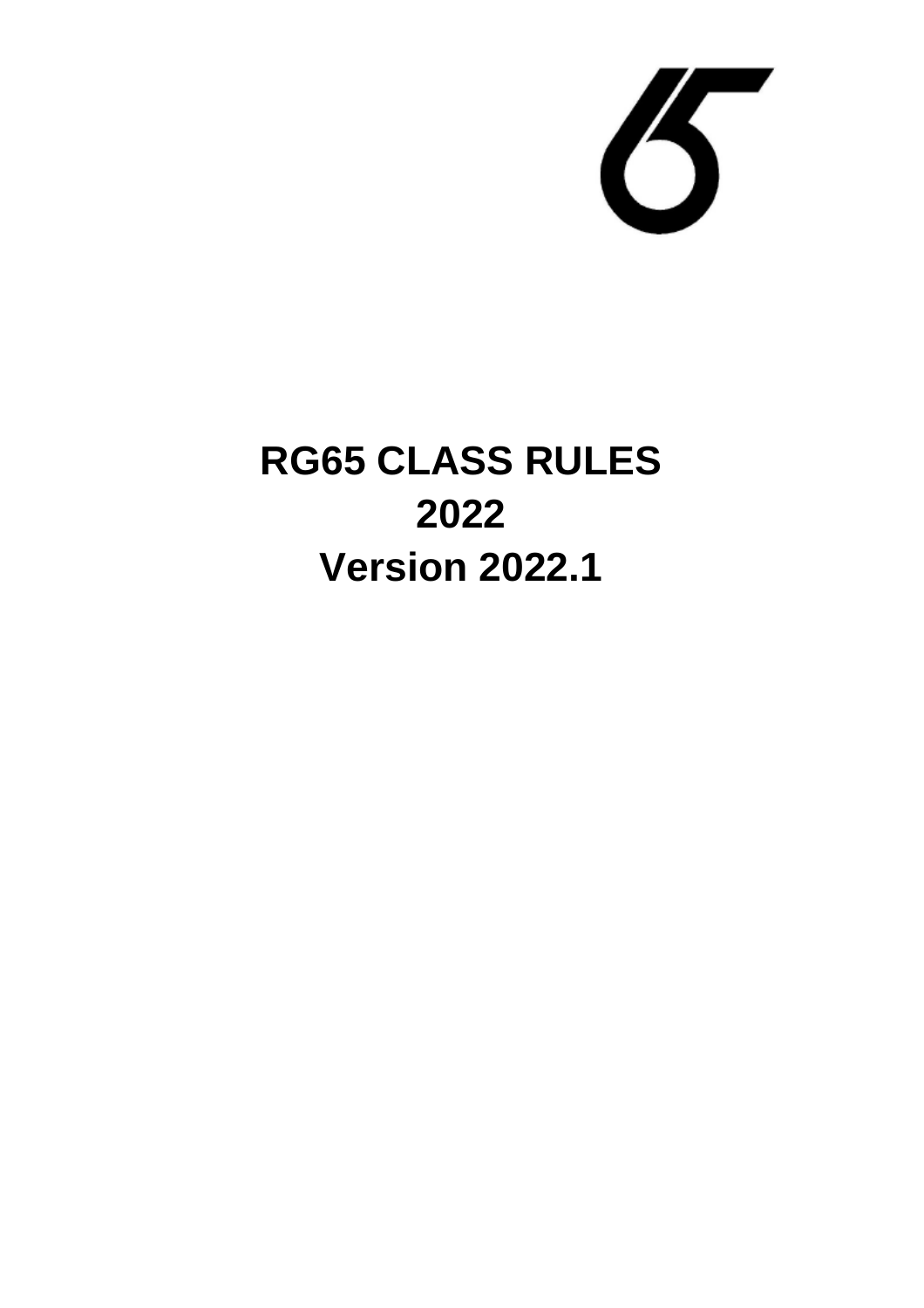### **Introduction**

The Intent of the RG65 class is to promote friendly competition in the Corinthian Spirit and innovation in the design and construction of small radio yachts.

In order to achieve this intent the policy of the RG65 Class is to have a rule set that is sufficiently simple to be understood by novice radio sailing enthusiasts, broad enough to promote innovation and resist type forming, and supported by procedures based on trust in competitors.

The class rules for the RG65 Class are "Open" class rules where anything not specifically prohibited or specified by the Class Rules is permitted. Individual rules may require, limit, or prohibit as necessary.

While wanting to keep the class as open as possible we should all try to work within the "spirit" of these rules and where a rule interpretation or amendment is needed you should address this through the appropriate channels.

This introduction does not form part of the Rules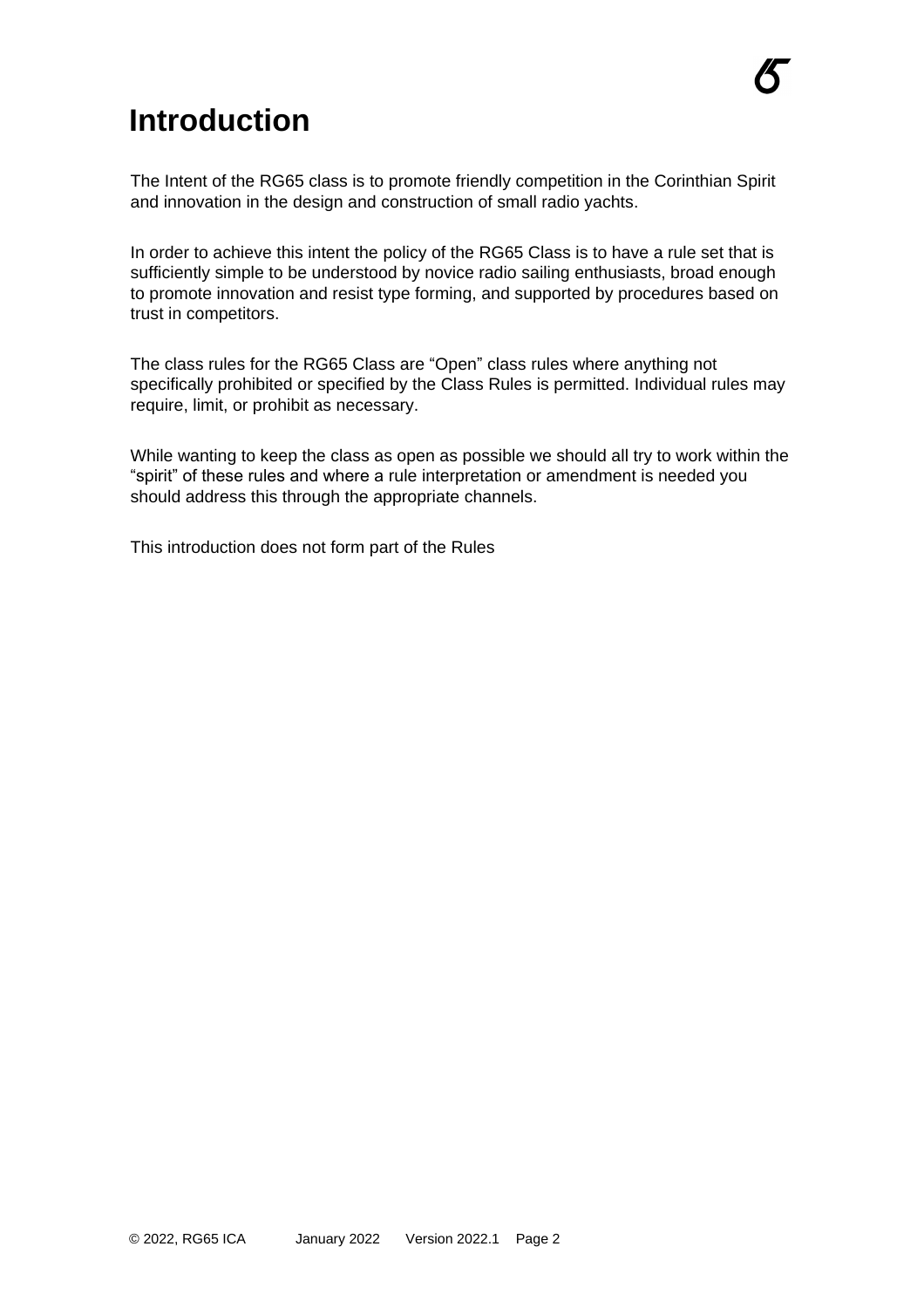| Part A.         |  |
|-----------------|--|
|                 |  |
| A.1.            |  |
| A.2.            |  |
| A.3.            |  |
| A.4.            |  |
| A.5.            |  |
| A.6.            |  |
| A.7.            |  |
| A.8.            |  |
| A.9.            |  |
| A.10.           |  |
|                 |  |
| B.1.            |  |
| Part B.         |  |
|                 |  |
| C.1.            |  |
| C.2.            |  |
| C.3.            |  |
| C.4.            |  |
| C.5.            |  |
| C.6.            |  |
|                 |  |
| D.1.            |  |
| D.2.            |  |
|                 |  |
| E.1.            |  |
|                 |  |
| F.1.            |  |
| F.2.            |  |
|                 |  |
|                 |  |
| $G.1$ .<br>G.2. |  |
|                 |  |
|                 |  |
| H.1.            |  |
| Part C.         |  |
| H.2.            |  |
| H.3.            |  |
| H.4.            |  |
| H.5.            |  |
| H.6.            |  |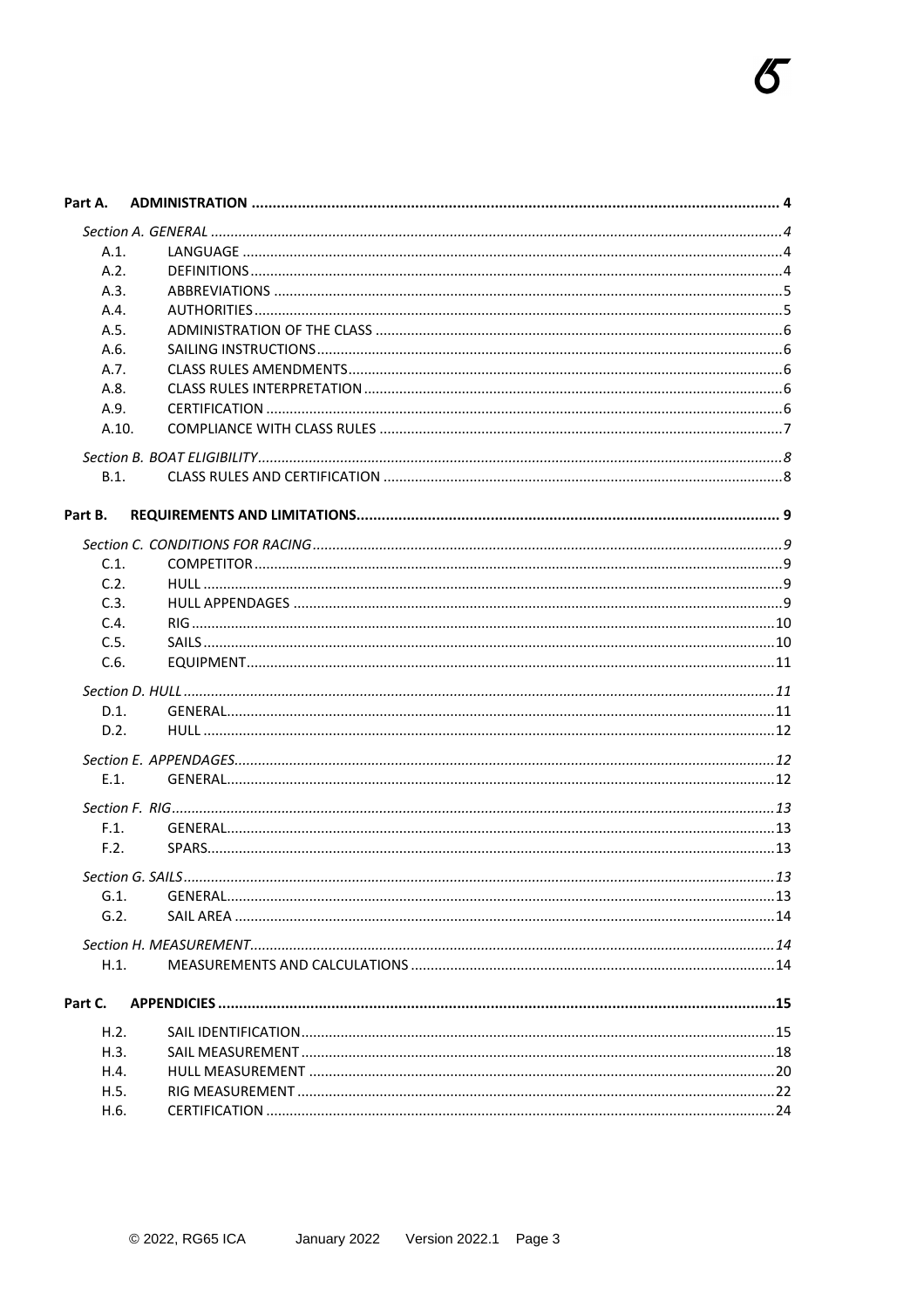#### **Section A. GENERAL**

#### **A.1. LANGUAGE**

A.1.1 The official language of the class is English and in case of dispute over translation the English text shall prevail.

A.1.2 Any drawings are shown for ease of interpretation of these Rules only. Where any drawing contradicts any text in these rules, the text shall prevail.

A.1.3 The word "shall" is mandatory and the word "may" is permissive.

A.1.4 Except where used in headings when a term is printed "underlined" the definition in these class rules applies.

#### **A.2. DEFINITIONS**

| Appendage                       | The rudder and/or keel.                                                                                                                                                                       |
|---------------------------------|-----------------------------------------------------------------------------------------------------------------------------------------------------------------------------------------------|
| <b>Boat</b>                     | A sailing boat that shall comply with the RG65 class rules.                                                                                                                                   |
| Certification                   | The process of certifying that equipment used is in compliance with the<br>class rules, either through Self Certification or Official Certification                                           |
| <b>Class Rules</b>              | The rules of the RG65 class                                                                                                                                                                   |
| Constitution                    | The RG65 International Class Association (ICA) Constitution                                                                                                                                   |
| Datum Waterplane                | A waterplane determined through measurement of the hull which may<br>not be the same as the true waterplane when the boat floats in water.                                                    |
| <b>Event Limitation</b><br>Mark | A mark added at an event to signify that the item was declared to<br>the event organisers                                                                                                     |
| Hull                            | The hull shell including any transom, the deck including any<br>superstructure, the internal structure including any cockpit or deck<br>hollows and the fittings associated with these parts. |
| Measurer                        | A measurer that is recognized by the ICA or/and by an NCA/NCS. A<br>Measurer shall carry out fundamental measurement of the boat and its<br>rigs, in accordance with these class rules        |
| Monohull                        | A boat with one hull                                                                                                                                                                          |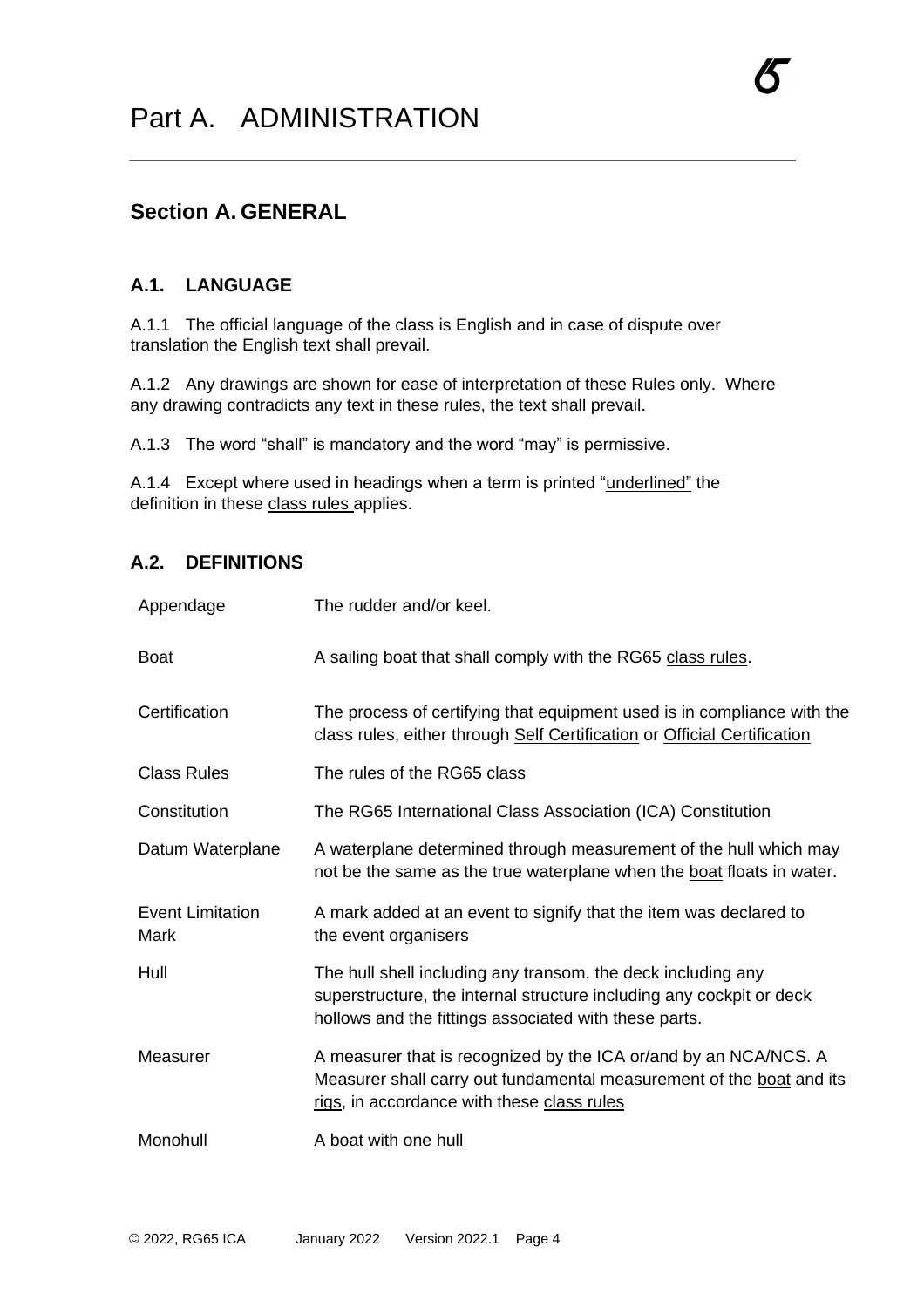# 不

| <b>Official Certification</b> | A measurer may certify a boat and its rigs, enabling the relevant NCA<br>or NCS to deliver a certificate of measurement |
|-------------------------------|-------------------------------------------------------------------------------------------------------------------------|
| Regulations                   | The RG65 ICA Regulations                                                                                                |
| Rig                           | The spars, spreaders, rigging, fittings and sails                                                                       |
| <b>Self Certification</b>     | The methods by which a boat and its rigs are declared by its<br>owner/operator that they conform to the class rules.    |
| Spar                          | The main structural part(s) of the rig to, or from, which sails are<br>attached and/or supported.                       |

#### **A.3. ABBREVIATIONS**

| ICA        | RG65 International Class Association |
|------------|--------------------------------------|
| <b>NCA</b> | <b>National Class Association</b>    |
| NCS        | <b>National Class Secretary</b>      |

#### **A.4. AUTHORITIES**

A.4.1 The class authority is the ICA.

A.4.2 No legal responsibility with respect to these class rules, or accuracy of certification, rests with:

> the ICA; any NCA; any NCS; any measurer.

No claim arising from these class rules can be entertained.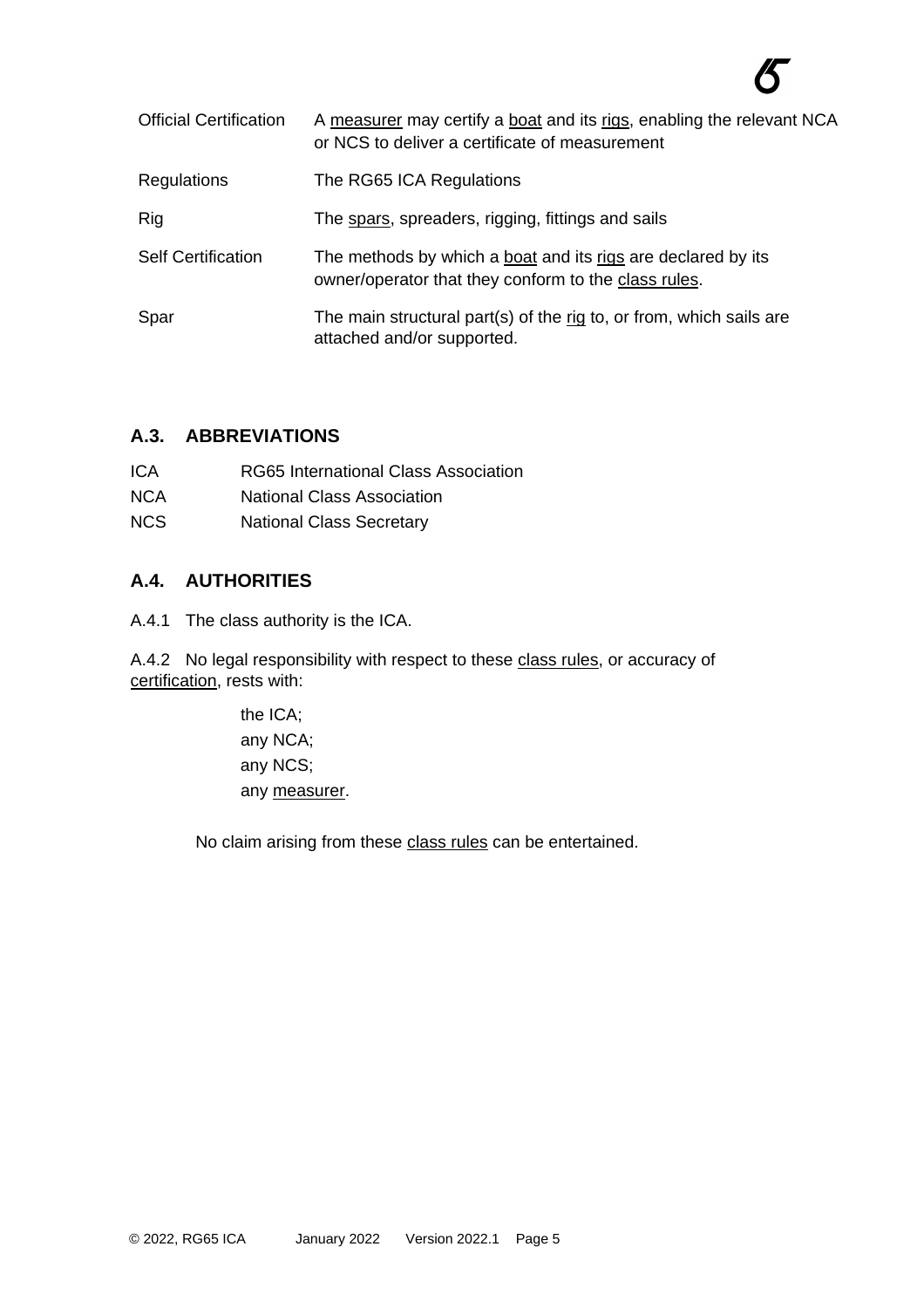#### **A.5. ADMINISTRATION OF THE CLASS**

A.5.1 The administration of these class rules shall be carried out by the ICA which may delegate the administration to an NCA or NCS.

#### **A.6. SAILING INSTRUCTIONS**

A.6.1 Apart from amendments permitted in [A.6.2,](#page-5-0) sailing instructions may vary these class rules only with the prior agreement of the ICA.

<span id="page-5-0"></span>A.6.2 Sailing instructions or notices of race for an event may:

A.6.2.1 specify a maximum depth allowance for boats.

#### **A.7. CLASS RULES AMENDMENTS**

A.7.1 Amendments to these class rules shall be proposed in accordance with the ICA Constitution and Regulations

#### **A.8. CLASS RULES INTERPRETATION**

A.8.1 GENERAL

Interpretation of class rules shall be made in accordance with the ICA Constitution and Regulations.

#### A.8.2 AT AN EVENT

Any interpretation of class rules required at an event may be made by the event technical committee or by a group formed of a minimum of 2 measurers so long as none of those measurers would gain any unfair advantage over the rest of the competitors. Such interpretation shall only be valid during the event and the organising authority shall, as soon as practical after the event, inform the ICA.

#### **A.9. CERTIFICATION**

A.9.1 Certification

Certification of a boat is by means of Self Certification or Official Certification requiring the operator of a boat or a measurer to declare that all components of the boat are in accordance with the rules.

#### A.9.2 Certification Declaration

Declaration of certification shall be made using the forms made available by the ICA and shall be presented to event officials on request.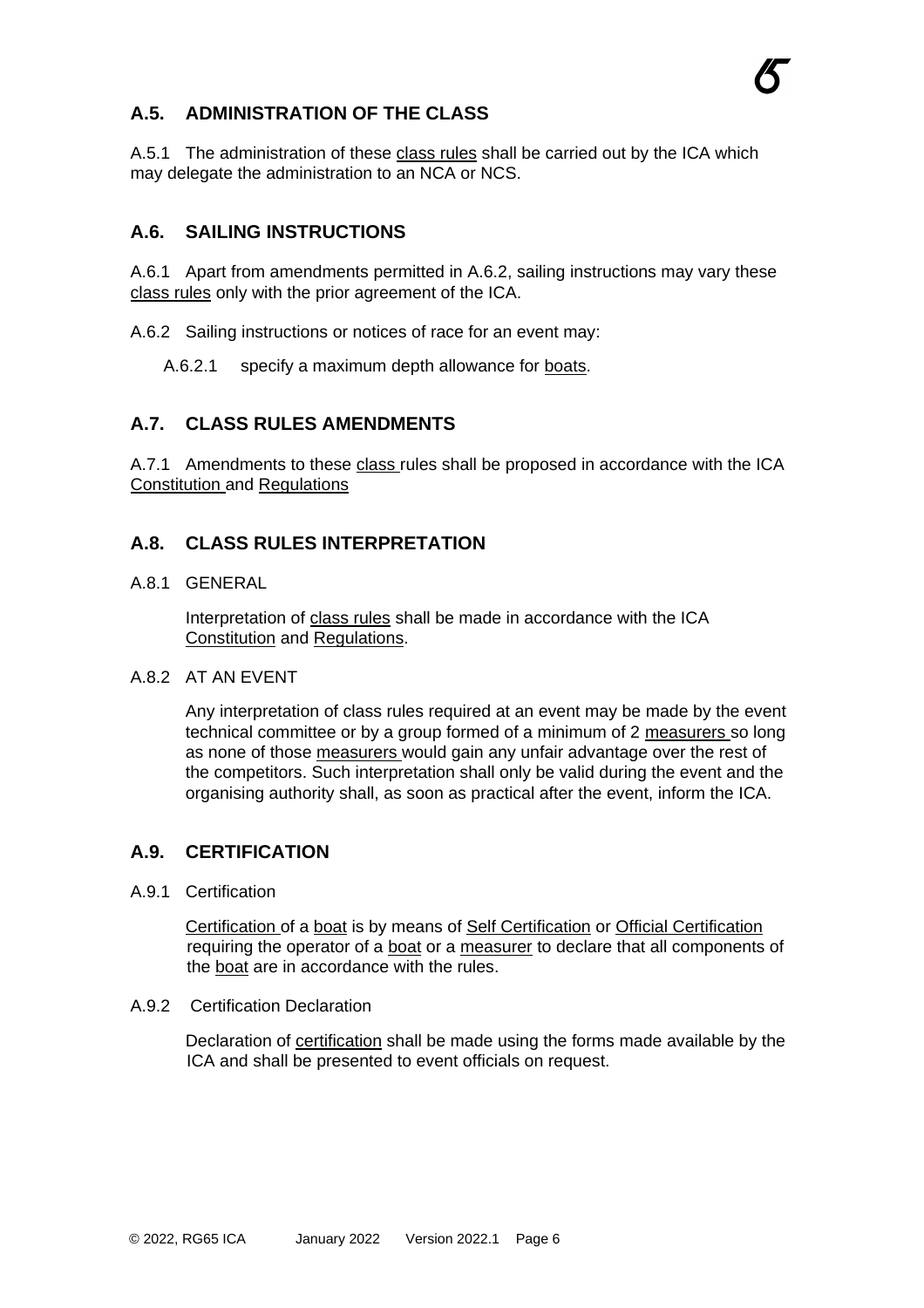

- A.9.3.1 After certification an NCA or NCS may deliver a boat number;
- A.9.3.2 After official certification an NCA or NCS may deliver a boat certificate.

#### **A.10. COMPLIANCE WITH CLASS RULES**

- A.10.1 A boat ceases to comply with the class rules upon:
	- A.10.1.1 use of equipment that does not comply, or causes the boat not to comply, with limitations in the class rules;
	- A.10.1.2 a change of class rules that causes equipment in use to cease to comply, except where the equipment complied with the class rules in force at the time of its previous certification.

A.10.2 A boat that has ceased to comply with the class rules may be brought into compliance by replacing equipment that does not comply with the class rules with equipment that does comply.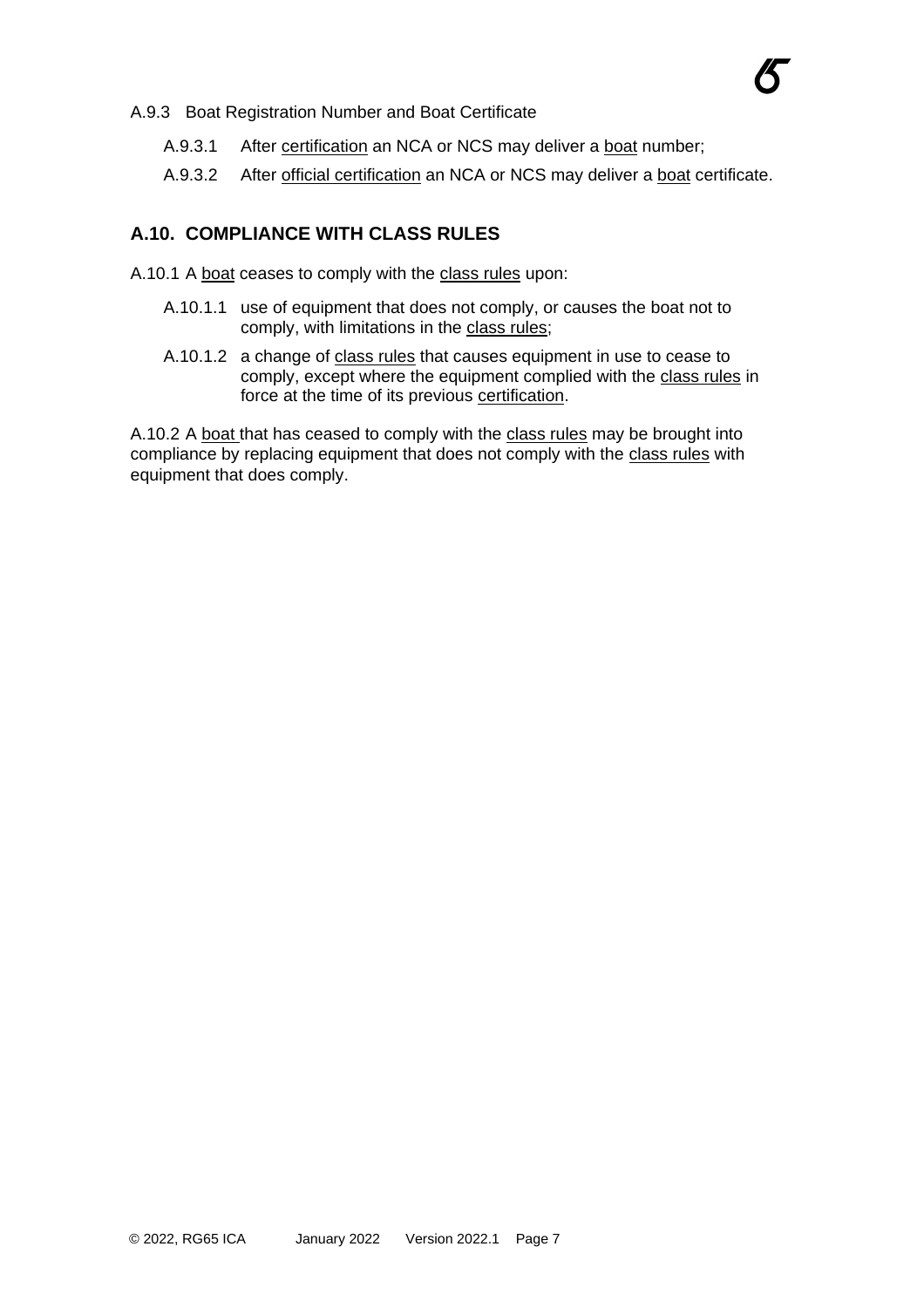#### **Section B. BOAT ELIGIBILITY**

For a **boat** to be eligible for racing, it shall comply with the rules in this section.

#### **B.1. CLASS RULES AND CERTIFICATION**

- B.1.1 The boat shall:
	- B.1.1.1 be in compliance with the class rules;
	- B.1.1.2 have a Certificate delivered by;
		- (a) an NCA or NCS after Measurer certification;
		- (b) the owner or operator after Self Certification.
	- B.1.1.3 have valid certification marks as required;
	- B.1.1.4 at a National, Continental, or International event, have a valid certificate issued by an NCA or NCS.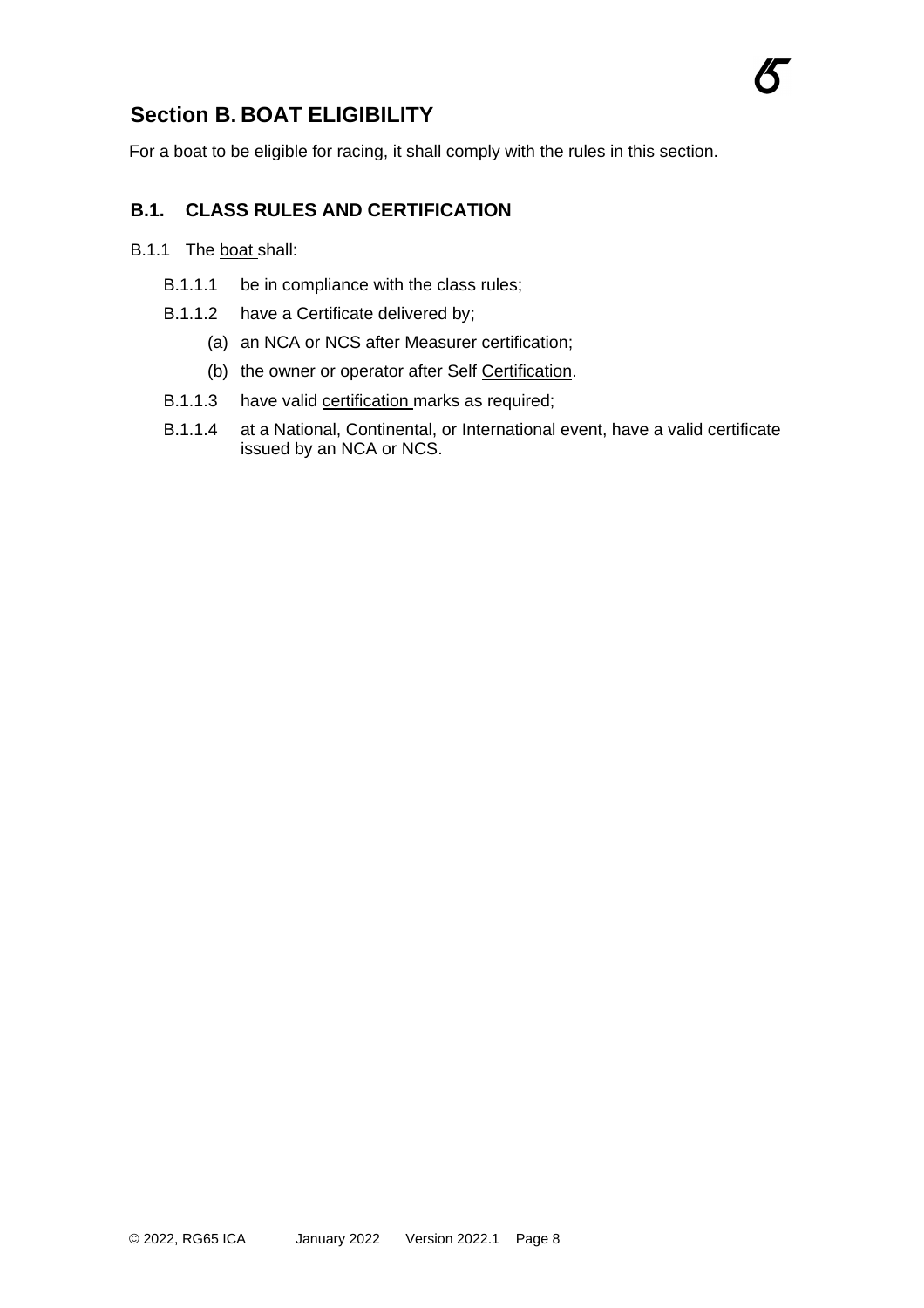# Part B. REQUIREMENTS AND LIMITATIONS

The competitor and the boat shall comply with the rules in Part B when racing.

Certification control to check compliance with rules of Section C is not part of certification**.** 

Equipment Inspection is used to check compliance with the rules of Section C.

### **Section C. CONDITIONS FOR RACING**

#### **C.1. COMPETITOR**

- C.1.1 Limitations
	- C.1.1.1 One competitor only shall control the boat.
	- C.1.1.2 The competitor shall not be substituted during an event.

#### **C.2. HULL**

- C.2.1 LIMITATIONS
	- C.2.1.1 The geometry of the hull shall not be changed during an event.
	- C.2.1.2 The same hull shall be used during an event except when the hull has been lost or damaged beyond repair.
	- C.2.1.3 Replacement of the hull may be made only with the approval of the race committee who shall then remove or cancel any event limitation mark attached to the replaced hull.

#### **C.3. HULL APPENDAGES**

- C.3.1 LIMITATIONS
	- C.3.1.1 The same appendages shall be used during an event except when an appendage has been lost or damaged beyond repair.
	- C.3.1.2 Replacement of appendages may be made only with the approval of the race committee who shall then remove or cancel any event limitation mark attached to the replaced appendage.
- C.3.2 USE

The Appendages: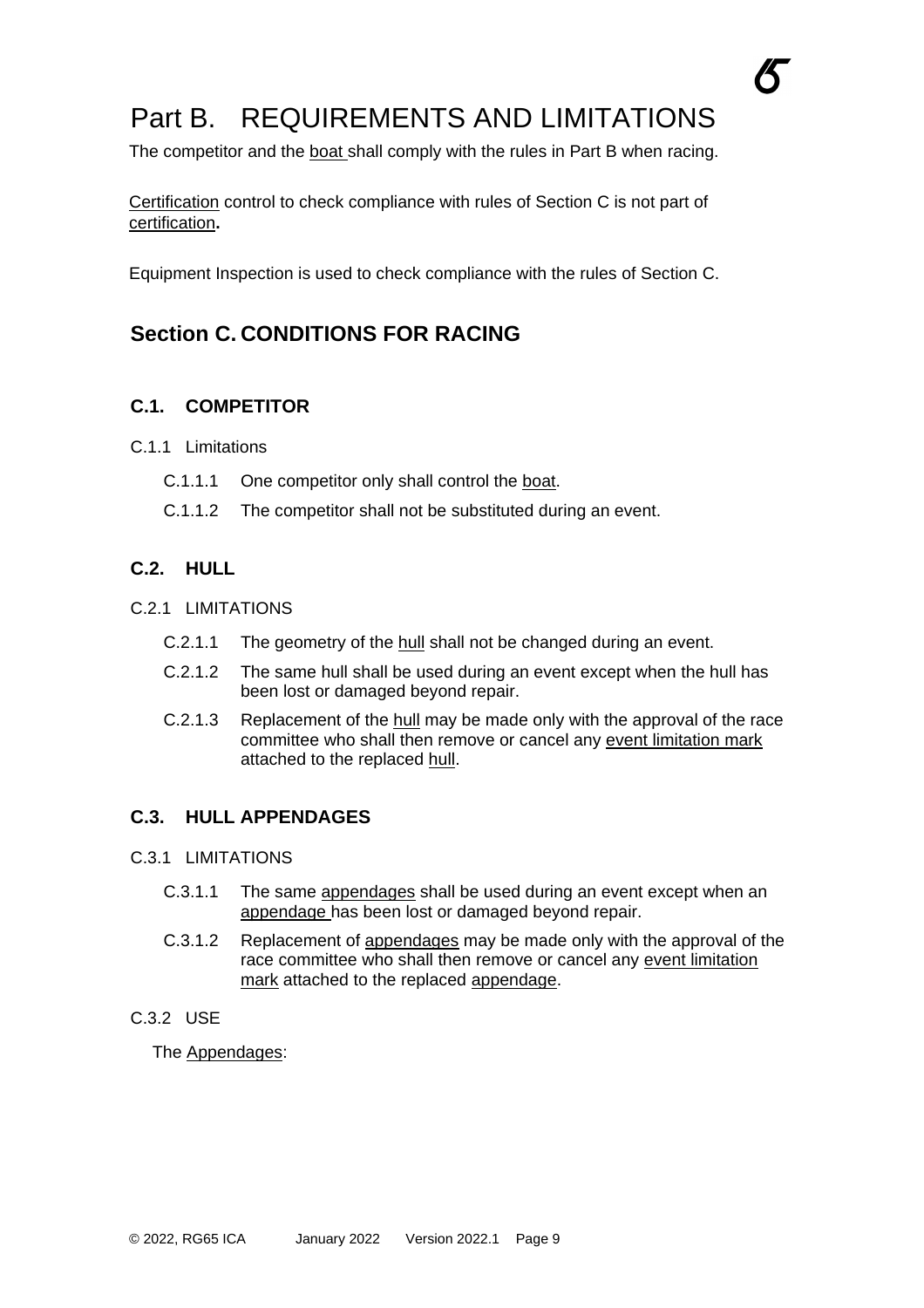- C.3.2.1 containing or forming the ballast shall not be rotated relative to the hull;
- C.3.2.2 shall be attached to the hull at the centreplane;
- C.3.2.3 shall not project fore or aft of the hull in relation to the datum waterplane;
- C.3.2.4 Shall not project outside the beam of the hull;
- C.3.2.5 shall not be shifted, articulated, retracted, or extended.

#### **C.4. RIG**

- C.4.1 LIMITATIONS
	- C.4.1.1 Not more than four rigs shall be used during an event.
		- (a) Spars lost or damaged beyond repair may be replaced only with the approval of the race committee who shall then remove or cancel any event limitation mark attached to the replaced item.
- C.4.2 USE

The rig shall not project fore or aft of the hull in relation to the datum waterplane.

C.4.3 DIMENSIONS

The dimension from the highest point of any rig to at least one point on the deck centreline shall not exceed 110 cm. Any wind indicator shall not be part of this measurement*.*

#### **C.5. SAILS**

#### C.5.1 LIMITATIONS

- C.5.1.1 Not more than four (4) rigs, each consisting of one or more sails, shall be used during an event.
- C.5.1.2 A sail of one rig shall not be used with a sail of another rig.
- C.5.1.3 A sail shall not be omitted from a rig.
- C.5.1.4 Reefing is prohibited.
- C.5.1.5 The race committee may attach event limitation marks to sails at an event.
- C.5.1.6 When a sail has been lost or damaged beyond repair it may be replaced only with the approval of the race committee who shall then remove or cancel any event limitation mark attached to a replaced sail.

#### C.5.2 IDENTIFICATION

C.5.2.1 The class insignia, identification numbers and national letters shall be shown in accordance with H2.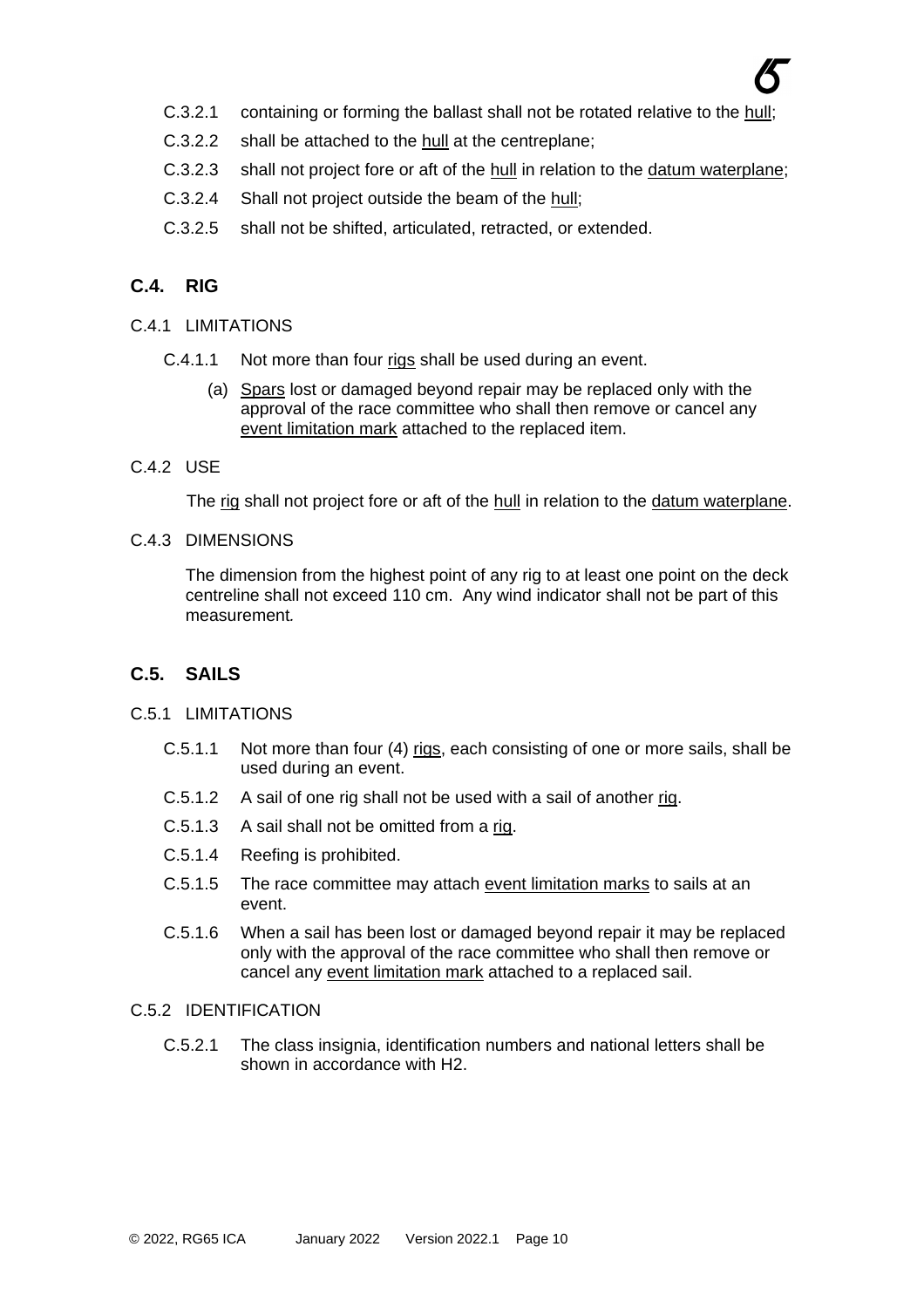#### **C.6. EQUIPMENT**

#### C.6.1 EQUIPMENT

- C.6.1.1 No more than two control units shall be used.
- C.6.1.2 A rudder control unit shall control the rudder only.
- C.6.1.3 A sheet control unit shall control the sail(s) only.
- C.6.1.4 Except where achieved by mechanical systems connected to a control unit, automated control of rig and/or sails and automated steering and/or navigation are prohibited.
- C.6.1.5 On board camera(s) and/or the use of images from any source while racing are prohibited.
- C.6.1.6 Except for the establishment and maintenance of a radio control link, control unit positioning information, signal strength, and battery status information, radio transmissions from the boat while racing are prohibited.

#### **Section D. HULL**

#### **D.1. GENERAL**

#### D.1.1 RULES

The hull shall comply with the current class rules.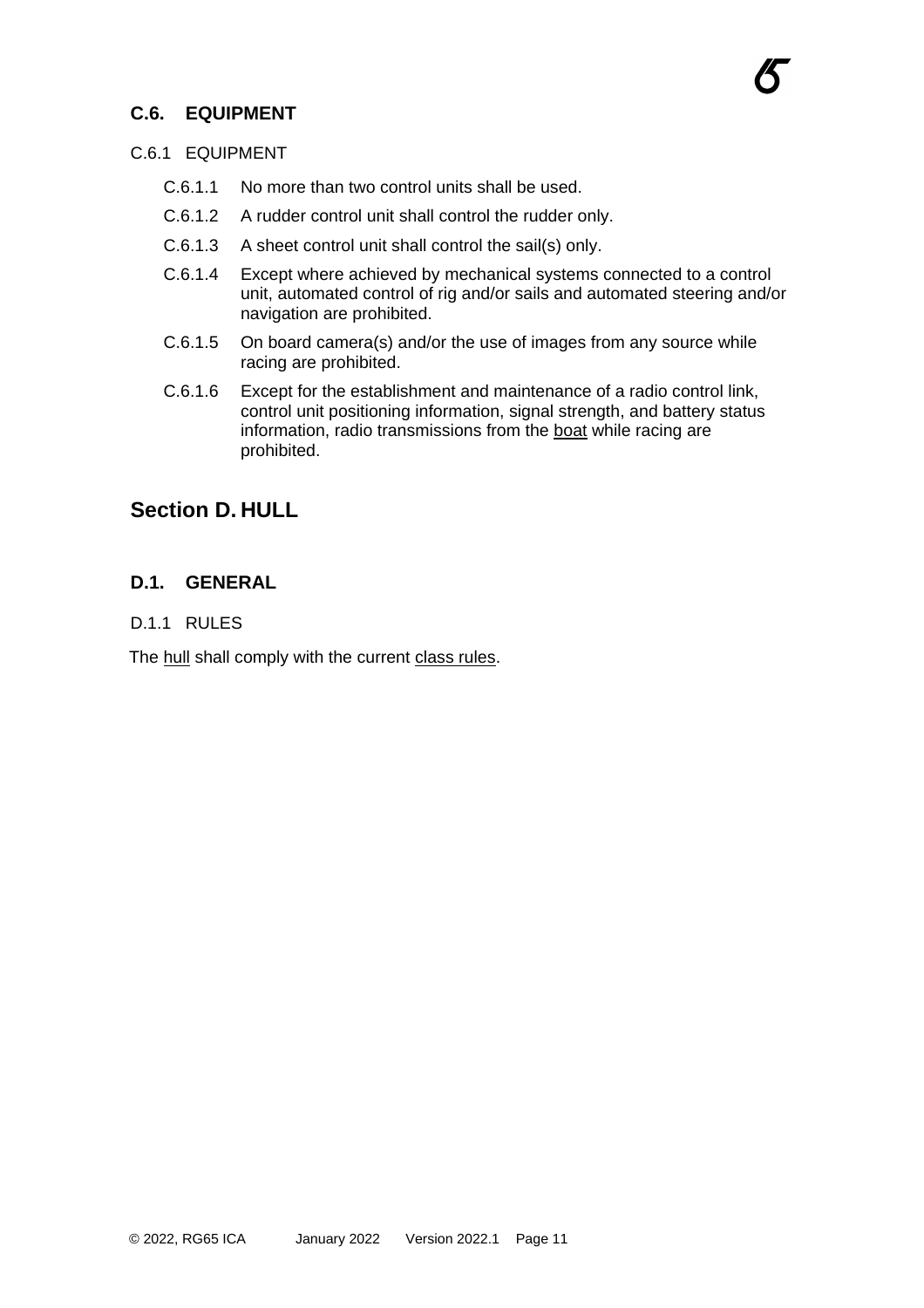#### **D.2. HULL**

#### D.2.1 DIMENSIONS

D.2.1.1 The maximum hull length in relation to the datum waterplane is 66.1 cm.

#### D.2.2 MATERIALS

- D.2.2.1 All materials used shall be legally and commercially obtainable and usable without restriction in the territory where the boat is being operated.
- D.2.2.2 At the bow, at least the first 0.4 cm of the hulls length shall be made of elastomeric material.
- D.2.2.3 The elastomeric material in B.2.2.2 shall be a minimum of 0.3 cm wide at one point.

#### D.2.3 CONSTRUCTION

- D.2.3.1 The hull shall be a monohull.
	- (a) Except for the trunking for appendages the hull shall not have:
- (i) voids in the waterplane;
- (ii) voids in the profile below the waterplane;
- (iii) hollows in the plan view that exceed 0.3 cm;
- (iv) hollows in the profile under the waterplane that exceed 0.3 cm;
- (v) transverse hollows in the undersurface of the hull that exceed 0.3 cm when

tested parallel to the waterplane.

#### D.2.4 FITTINGS

Fittings shall not project outboard of the hull.

#### **Section E. APPENDAGES**

#### **E.1. GENERAL**

E.1.1 RULES

Appendages shall comply with the current class rules.

#### E.1.2 MATERIALS

All materials used shall be legally and commercially obtainable and usable without restriction in the territory where the Boat is being operated.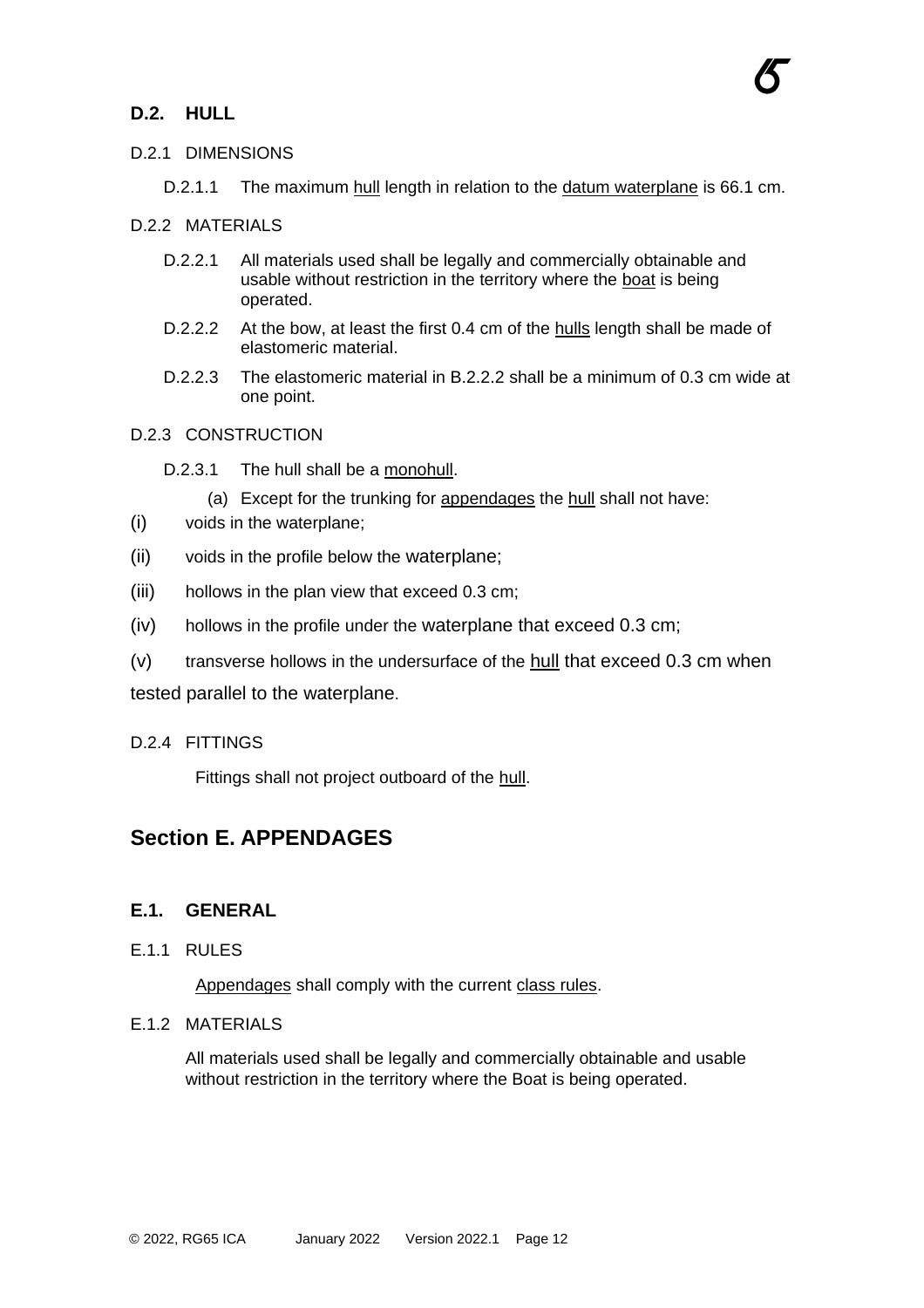#### **Section F. RIG**

#### **F.1. GENERAL**

#### F.1.1 RULES

Rigs shall comply with the current class rules.

#### **F.2. SPARS**

#### F.2.1 SPAR DIMENSIONS

The maximum permitted cross section of the main structural part of a spar, and the combined cross section at junctions of spars**,** is 1.2 cm.

#### F.2.2 SPAR FITTINGS

Spar fittings that do not form part of the spar itself are not limited in cross section provided that they are not used to unreasonably increase sail area or similar.

#### **Section G.SAILS**

#### **G.1. GENERAL**

G.1.1 RULES

Sails shall comply with the current class rules.

#### G.1.2 CERTIFICATION

The following marks shall be included: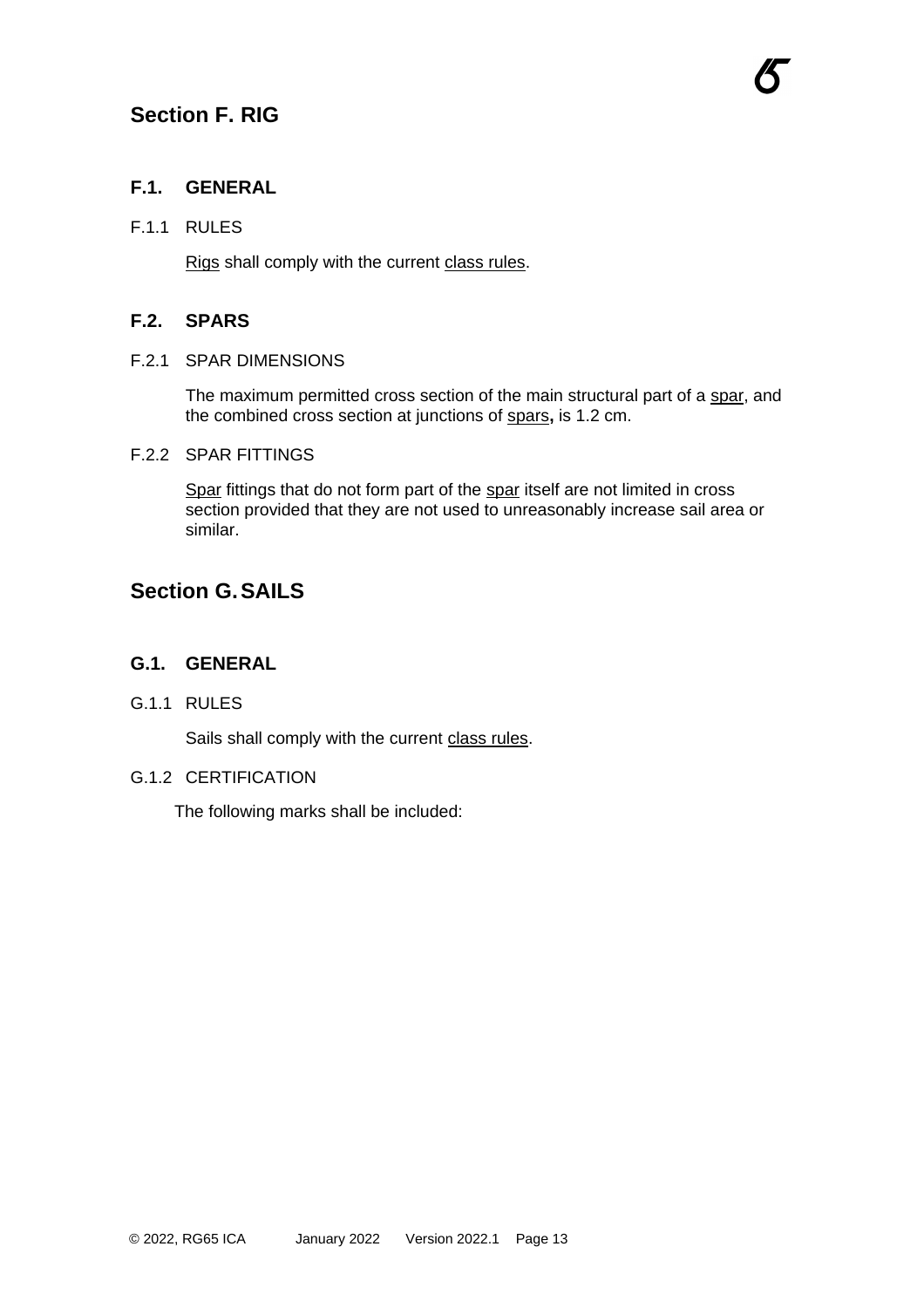

- G.1.2.1 at the head an alphanumeric reference to link the Sails in the Certification documents;
- G.1.2.2 at the tack the area of the sail in square centimetres and rounded to one decimal place;
- G.1.2.3 permanent marks indicating the extremes and special points of the divisions used for its surface area calculation.

#### G.1.3 CERTIFICATION CONTROL AND EQUIPMENT INSPECTION

- G.1.3.1 During certification and equipment inspection:
	- (a) battens need not be removed;
	- (b) stays not exceeding 0.1 cm in diameter inside luff tabling need not be removed;
	- (c) tell tales overlapping the sail edges shall be ignored;
	- (d) discontinuous attachments on the luff shall be disregarded provided their total length measured along the luff does not exceed 15% of the luff length and the longest attachment is no more than twice the shortest.

#### **G.2. SAIL AREA**

G.2.1 LIMITATION

The measured sail area of each rig shall not exceed 2250 cm<sup>2</sup>.

- G.2.2 CALCULATION
	- G.2.2.1 The measured sail area of each rig is the sum of the areas of the sails used together in each rig.
	- G.2.2.2 All sail material shall be included in the calculation of the sail area apart from any arc segment that may be excluded under clause H.3.1.3.

#### **Section H. MEASUREMENT**

#### **H.1. MEASUREMENTS AND CALCULATIONS**

H.1.1 Linear measurements shall be taken in centimetres and rounded to one decimal place

H.1.2 Calculated values in square centimetres shall be rounded to one decimal place

H.1.3 Maximum and minimum values of limitations in the class rules shall be taken as absolute limiting values.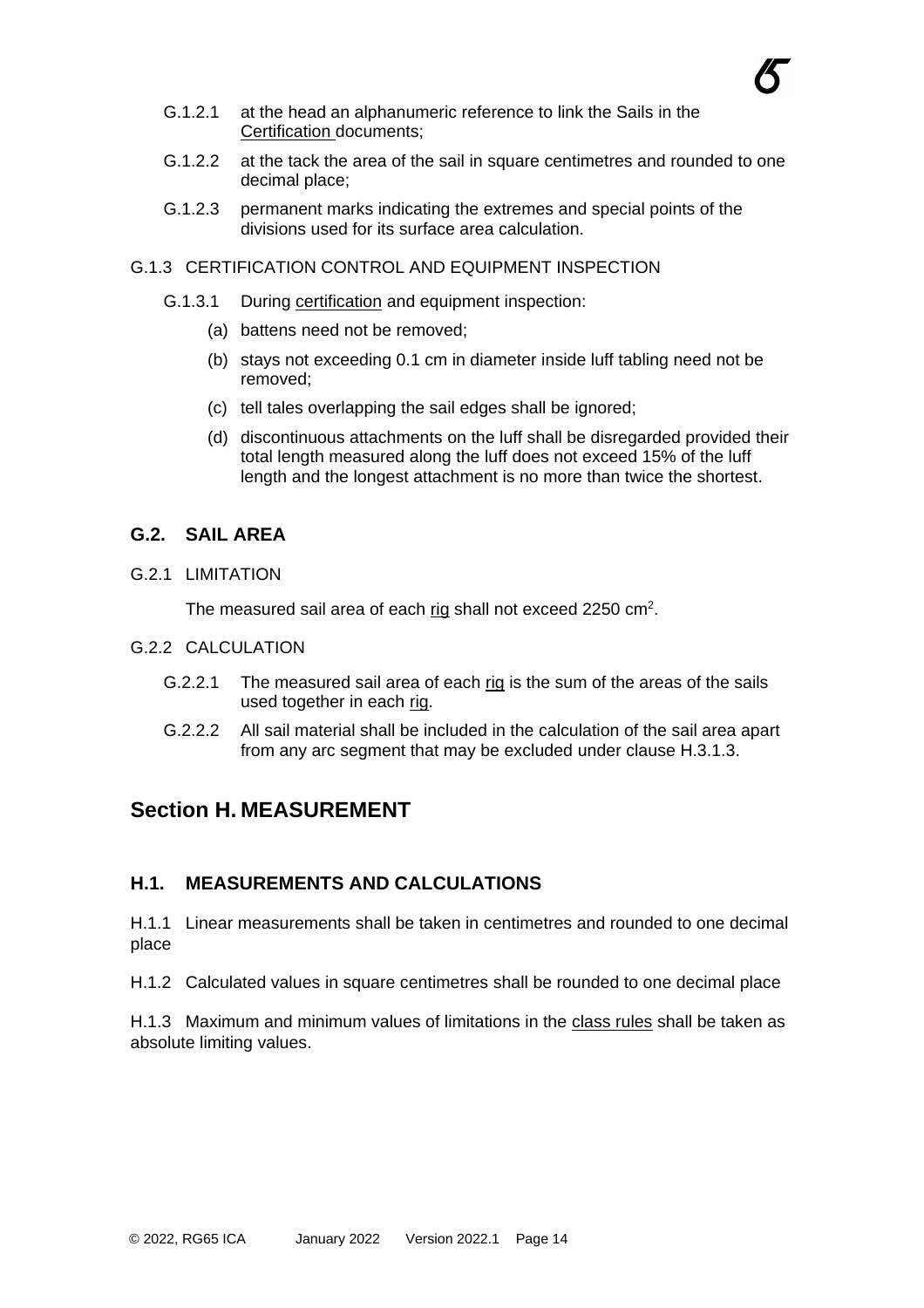# Part C. APPENDICIES

#### **H.2. SAIL IDENTIFICATION**

#### H.2.1 Display

- H.2.1.1 A boat shall display on her largest sail the class insignia as per B.2.
- H.2.1.2 A boat shall display on her largest sail national letters if required by and in accordance with H.2.2 and H.2.4.
- H.2.1.3 A boat shall display on all sails a sail number as in H.2.3 and H.2.4.

#### H.2.2 National Letters

- H.2.2.1 National letters shall be carried at international events denoting the country of:
	- (a) her NCA/NCS;
	- (b) residence of her owner;
- H.2.2.2 and may be carried at any other event

#### H.2.3 Sail Number

- H.2.3.1 The sail number shall be two digits.
- H.2.3.2 The sail number shall be the last two digits of the number allocated by their NCA or NCS and may be:
	- (a) RG65 competitor's personal number;
	- (b) boat registration number;
	- (c) RG65 owner's Personal number;
	- (d) RG65 Sail Number
- H.2.3.3 Single digit numbers shall be preceded by a zero.
- H.2.3.4 At an Event when there is a conflict between sail numbers, or when a sail number may be misread, the race committee may require that the sail numbers of one or more boats be changed to numeric alternatives.
- H.2.4 Sail Numbering and Lettering Specifications
	- H.2.4.1 National letters and sail numbers shall be in capital letters and Arabic numerals, clearly legible and of the same colour. The colour shall contrast with the colour of the body of sail. Arial typeface or similar are strongly recommended
	- H.2.4.2 Numbering Dimensions

| Dimension                        | Minimum          | Maximum          |
|----------------------------------|------------------|------------------|
| Height of sail numbers           | 8 cm             | $11 \text{ cm}$  |
| Stroke thickness of sail numbers | $0.8 \text{ cm}$ |                  |
| Spacing of adjacent sail numbers | 1 cm             | $2.5 \text{ cm}$ |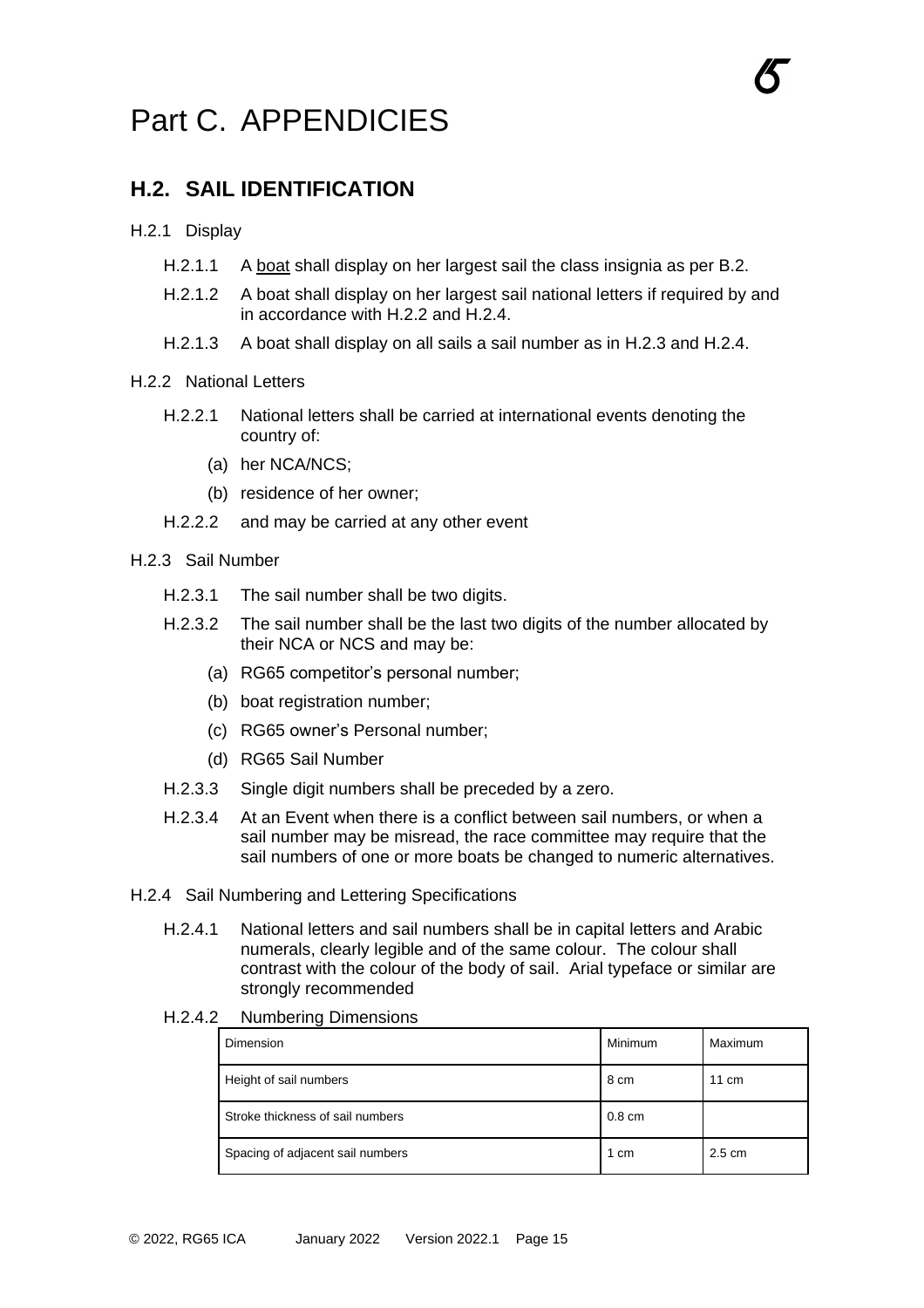#### H.2.4.3 Lettering Dimensions

| <b>Dimension</b>                     | Minimum          | Maximum |
|--------------------------------------|------------------|---------|
| Height of national letters           | 4 cm             | 5 cm    |
| Stroke thickness of national letters | $0.4 \text{ cm}$ |         |
| Spacing of adjacent national letters | 1 cm             | 2 cm    |

#### H.2.5 Positioning

- H.2.5.1 The class insignia, sail numbers and national letters shall be positioned:
	- (a) on both side of the sail;
	- (b) with those on starboard side uppermost;
	- (c) approximately horizontally;
	- (d) with no less than 3 cm vertical spacing between marks on the opposite sides of the sail.
- H.2.5.2 The class insignia shall be positioned in the top 1⁄3 of the sail
- H.2.5.3 Sail numbers shall be positioned in the middle ⅓ of the sail
- H.2.5.4 National letters shall be positioned in the bottom ⅓ of the sail
- H.2.5.5 Sail numbers shall be positioned such that there shall be space in front of the sail number for a single numerical prefix.
- H.2.6 Sail Numbering and Lettering Adjustments
	- H.2.6.1 Where the size of the sail prevents compliance with the above rules, they shall be amended as follows and in the following order of precedence :
		- (a) sail numbers may extend below the specified line.
		- (b) vertical spacing between sail numbers and national letters and/or between national letters may be reduced to no less than 1 cm.
		- (c) height of national letters may be reduced to no less than 3 cm or shall be omitted.
		- (d) vertical spacing of sail numbers may be reduced to no less than 1 cm.
		- (e) height of sail numbers shall be reduced to less than 7 cm, but no less than 6 cm, or shall be omitted.
- H.2.7 Class Insignia
	- H.2.7.1 The Class Insignia attached to sails shall be a minimum of 4cm high
	- H.2.7.2 Class Insignias larger than 4cm high shall retain the aspect ratios of the example shown.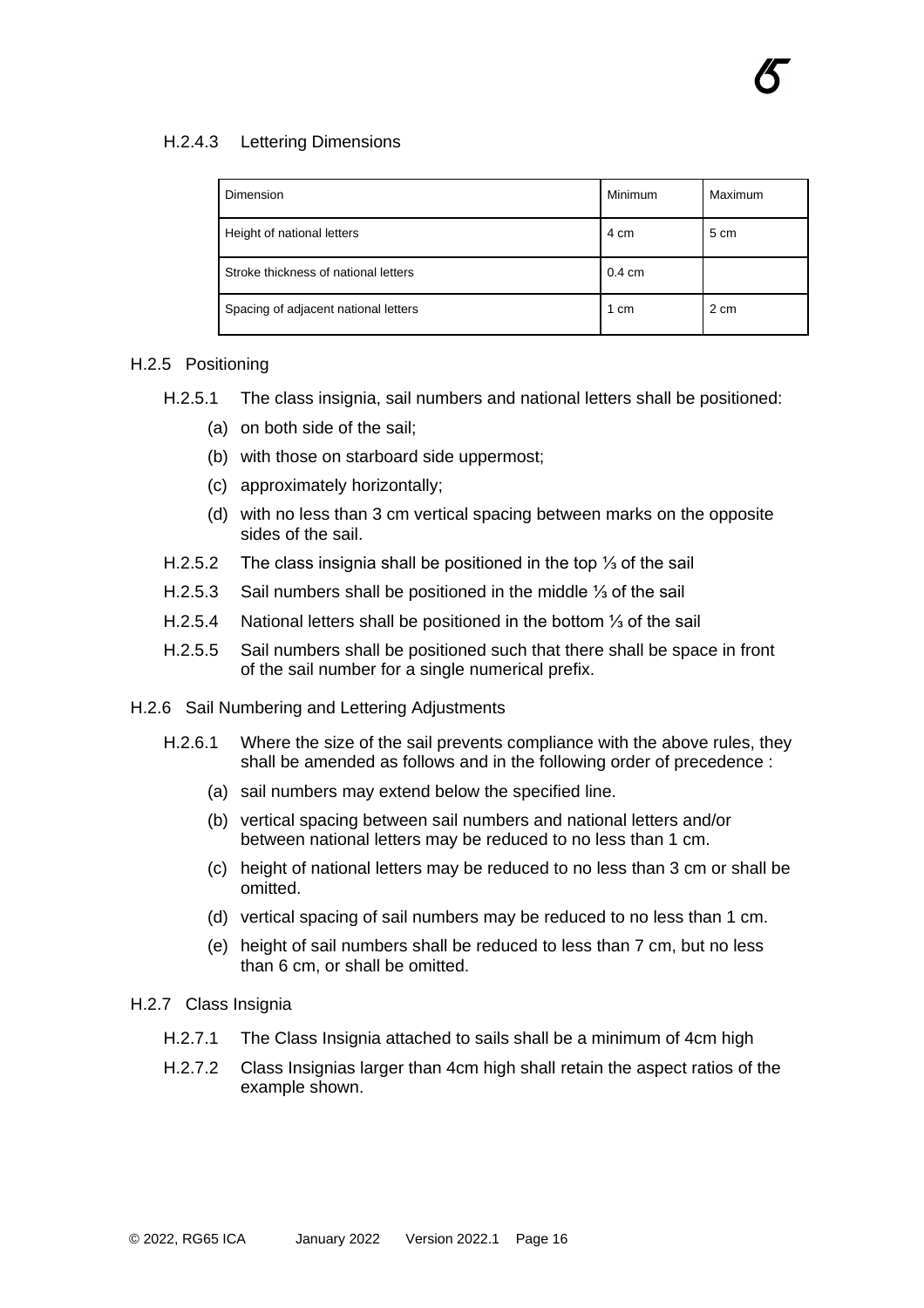#### H.2.8 Drawings





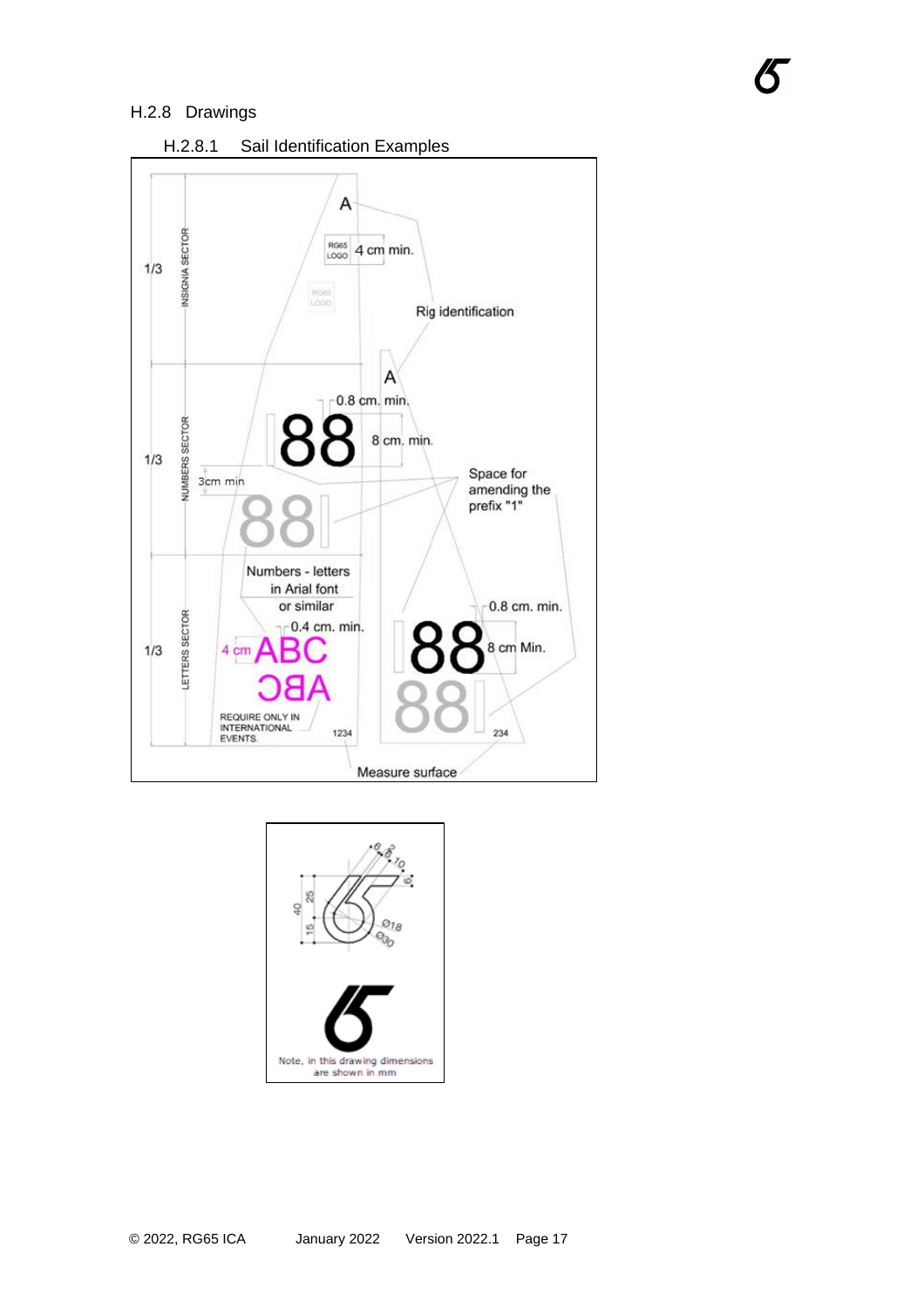#### **H.3. SAIL MEASUREMENT**



- H.3.1 Measurement
	- H.3.1.1 For the calculation of sail area, each sail shall be divided into trapezoids, triangles and/or arcs.
	- H.3.1.2 The trapezoids, triangles and arcs shall include all of the sail material.
	- H.3.1.3 If the edge of the sail forms an arc of less than 0.2 cm on an edge of a trapezoid or triangle, the segment of the resulting arc shall not be included in the surface calculation.
	- H.3.1.4 The radius of an arc segment shall be a constant radius.
- H.3.2 Total area of a sail shall be the sum of all of the trapezoids, triangles and arcs.
- H.3.3 Cross widths shall be taken:
	- H.3.3.1 on a double luff sail: with the supporting spar in place, to the luff, or to the fore edge of the spar, along the surface and whichever gives the greater dimension;
	- H.3.3.2 on a sail with the luff set in a track in the spar, to the aft edge of the spar;
	- H.3.3.3 on other sails, to the luff.

#### H.3.4 Calculation

- H.3.4.1 The partial surfaces corresponding to divisions shall be calculated as follows:
- H.3.4.2 Simple trapezoids  $(B0 + B1) * h / 2$
- H.3.4.3 Triangles bt \* ht /2
- H.3.4.4 Segments of Arc:  $c * f / 1.5$

#### Where:

- B0, B1,  $\dots$ , Bn = Width of the trapezoids
- $h =$  Height of the trapezoids
- $bt = Base of the triangle$
- $ht =$  Height of the triangle
- $c =$  Cord of the segment of arc
- $f =$  Arrow of the segment of arc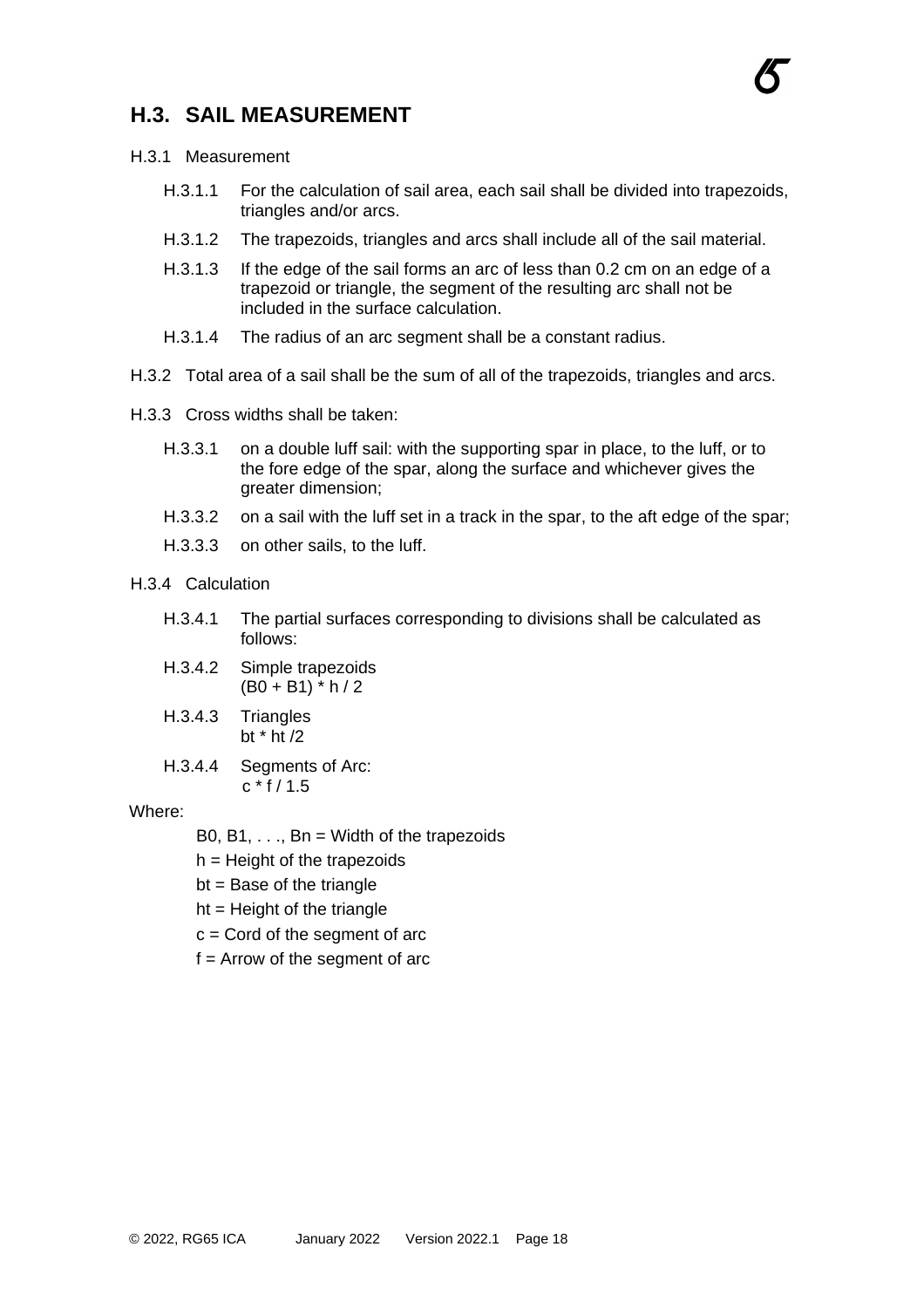- H.3.5 Checking the dimensions
	- H.3.5.1 Each sail shall have permanent marks indicating the extremes and special points of the divisions used for its surface calculation.
	- H.3.5.2 Dimensions are measured and from edge to edge of the sail.
	- H.3.5.3 The minimum tension will be applied to the sails as necessary to eliminate wrinkles along the dimension verified.
	- H.3.5.4 When checking declared dimensions, a tolerance of:
		- (a) 0.5 cm may be accepted in total measurement between clew point and head point and between the tack point and head point;
		- (b) 0.2 cm may be accepted in partial measurements (bases and heights).
	- H.3.5.5 Any permitted tolerance of measurements shall not cause the total measured sail area of a rig to exceed the sail area limitation in G.2.1.

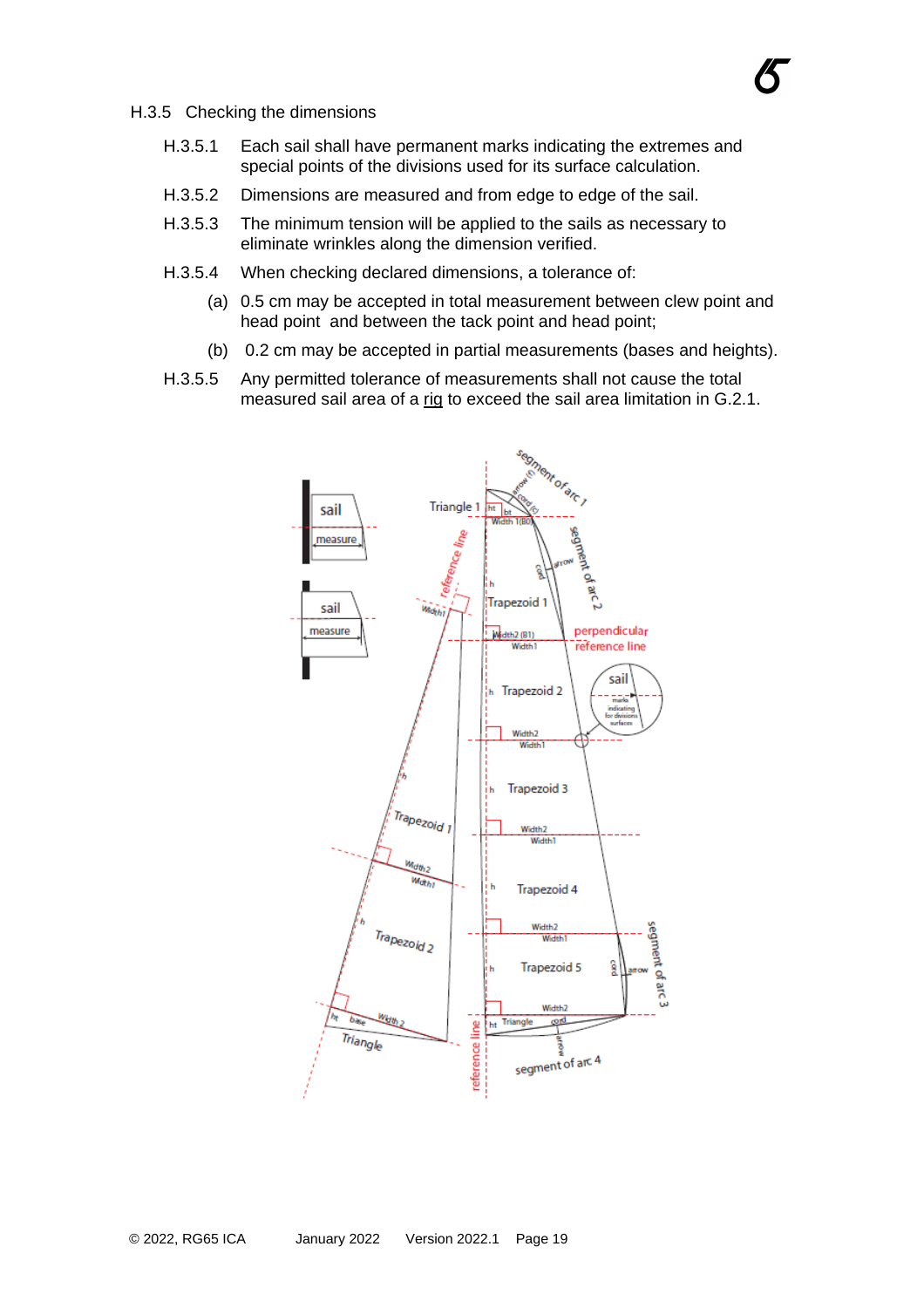#### **H.4. HULL MEASUREMENT**

#### H.4.1 Measurement Gauge

Hulls shall be measured using a gauge that enables hull length to be measured relative to the datum waterplane of the hull.

H.4.1.1 A 3cm step inside each end of the gauge is used to establish a datum waterplane. The step may include a slot of 0.6 cm to accommodate the rudder when the hull is in the gauge.



H.4.2 Transverse Hull Hollows

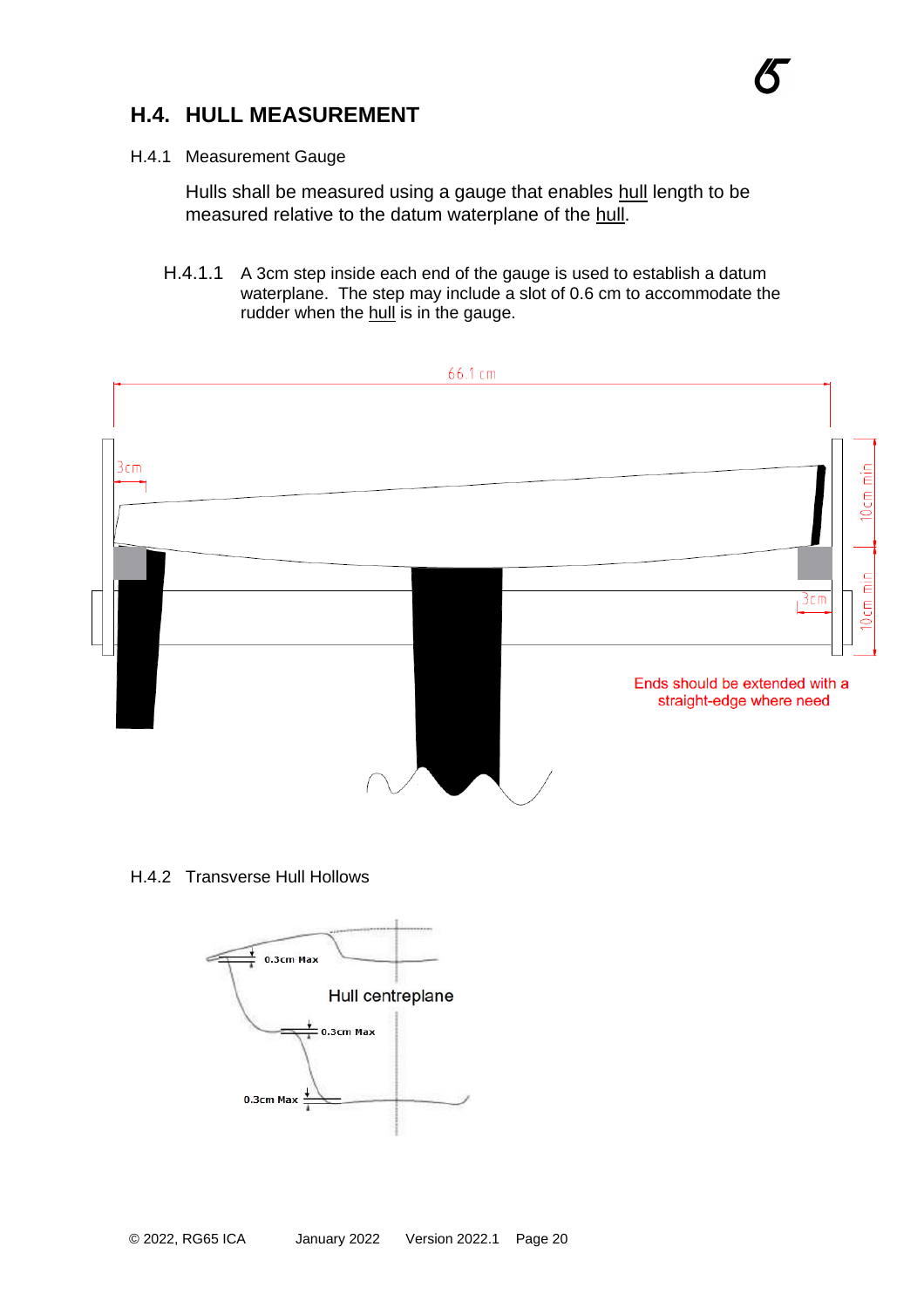The Class Rules require that at least the forward 0.4cm of the hull shall be made of elastomeric material.

不

The following diagrams indicate what may or may not be acceptable bow bumper shapes.

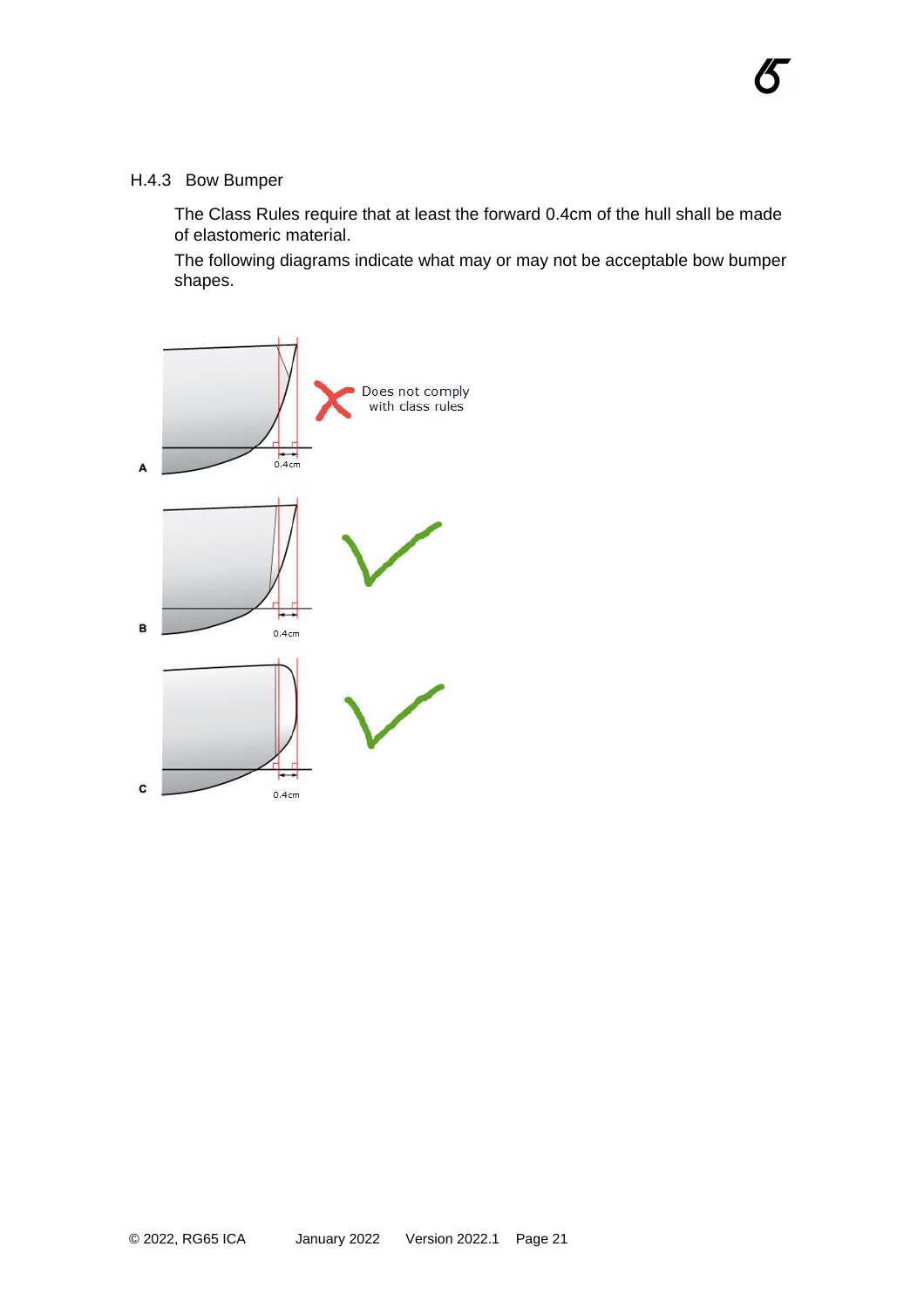### **H.5. RIG MEASUREMENT**

- H.5.1 Rig Height Measurement
	- H.5.1.1 A cord 110cm long shall be used to ensure that the highest point of the <u>rig</u> does not extend more than 110cm above at least 1 point of the <u>hull</u> on the centreline
	- H.5.1.2 Examples of the Highest Points of Rig

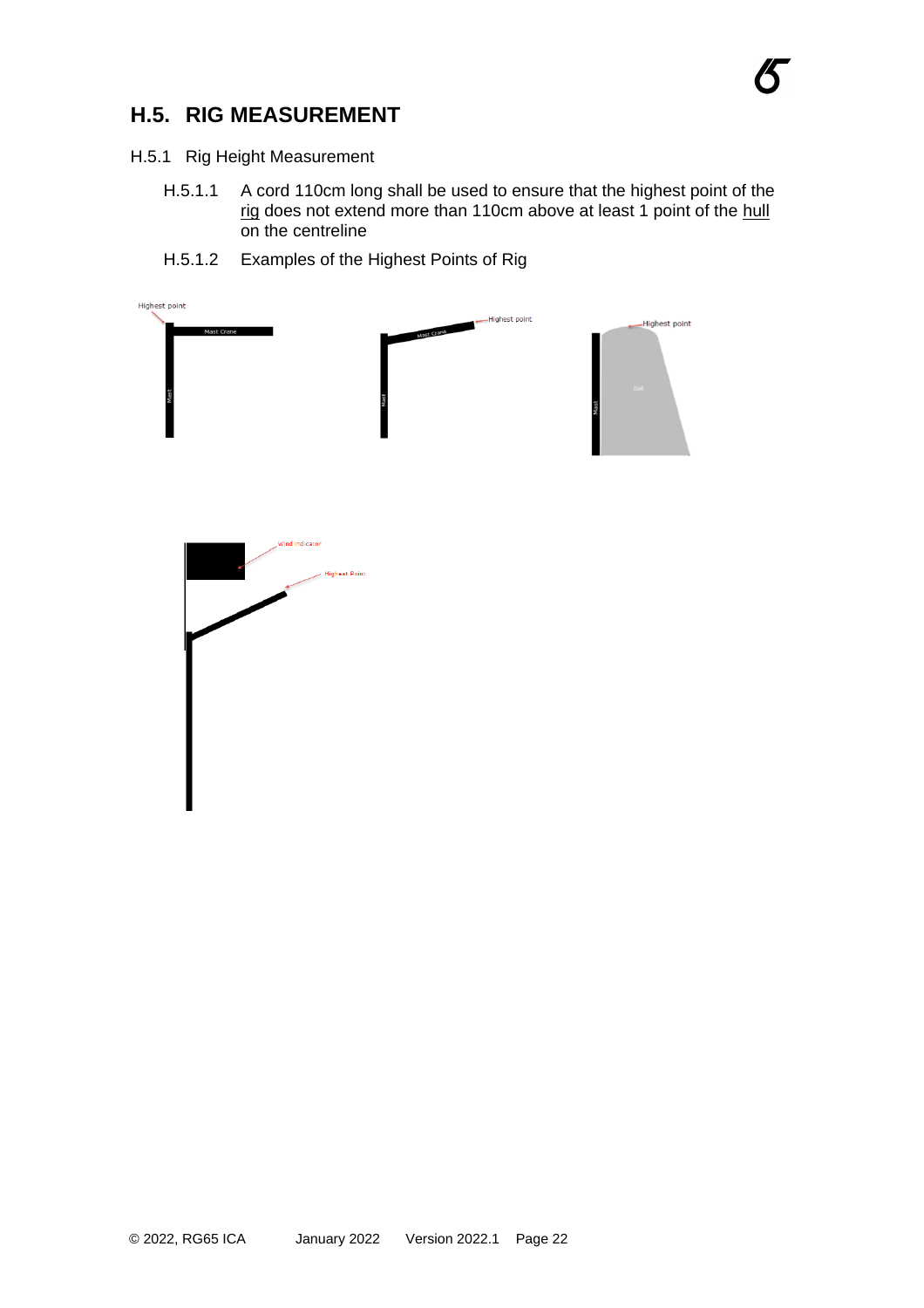



**不** 

H.5.2 Spar Diameter

H.5.2.1 Spar Cross Sections